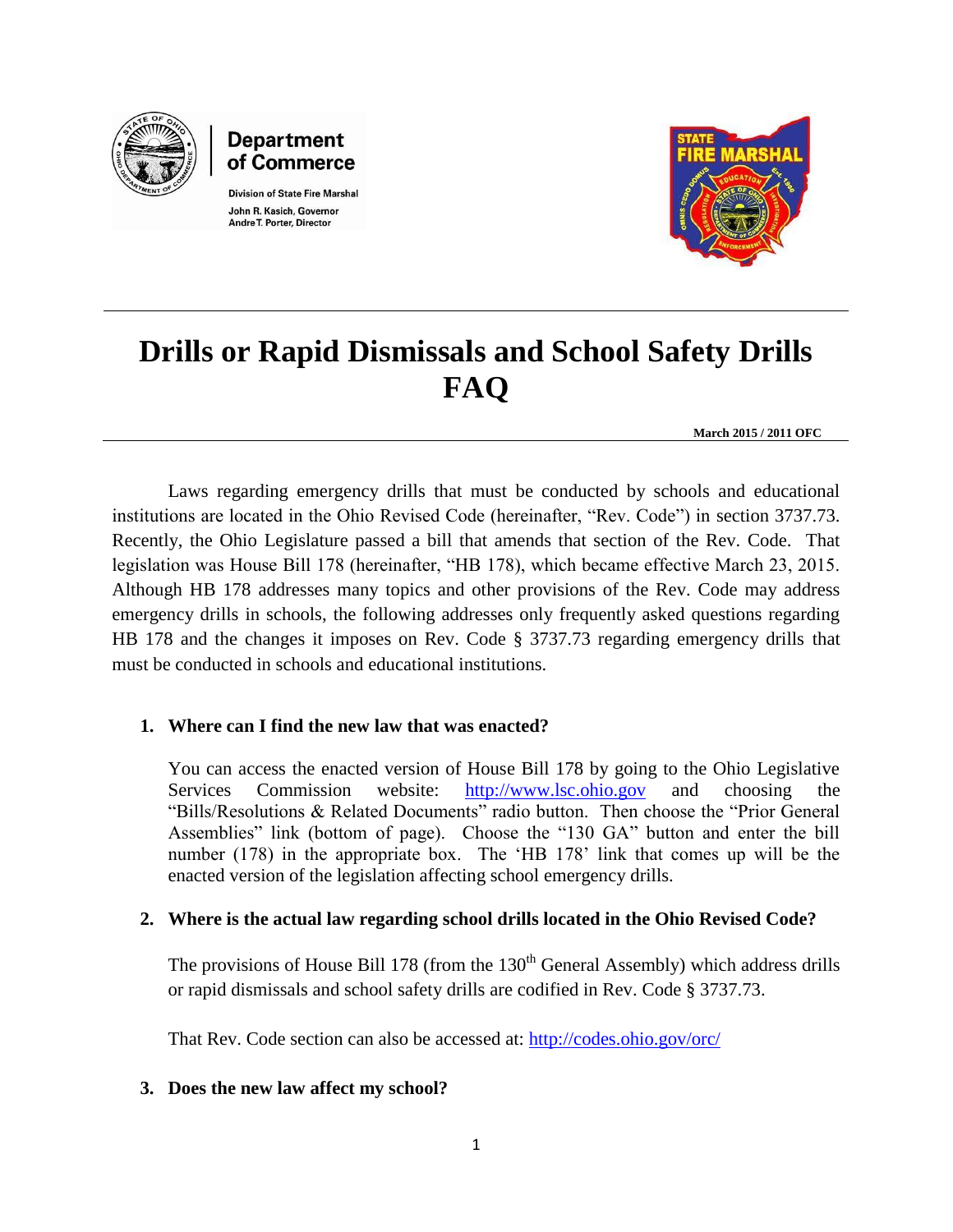If your school or educational institution – public or private – has an average daily attendance of twenty or more pupils, then yes, the new law affects your school.

#### **4. When do the new requirements become effective?**

The provisions of House Bill 178 are effective as of March 23, 2015.

**5. What Ohio Fire Code (hereinafter, "OFC") provisions apply to drills or rapid dismissals?**

Generally, Ohio Fire Code Rule 4 (and in particular Sections 404 and 405) apply.

## **6. What is the difference between a "drill or rapid dismissal" and a "school safety drill"?**

These terms are not defined in the Ohio Revised Code, but can generally be distinguished as follows:

**"Drills or rapid dismissals"** is a broader and more general category of drills that contemplates the education of students in the most effective means of evacuating from school buildings in response to a sudden emergency. General "drills or rapid dismissals" contemplate any emergency.

"**School safety drills**," on the other hand, are a subcategory within the general drills or rapid dismissals category that specifically address evacuation when a sudden emergency is caused by an act of violence – such as an act of terrorism or a person possessing a deadly weapon or dangerous ordnance.

## **7. Does my school have to conduct both 'drills or rapid dismissals' and 'school safety drills'?**

Yes. All schools or educational institutions with an average daily attendance of twenty or more pupils (hereinafter, "school" or "schools") have to conduct drills or rapid dismissals.

Likewise, all schools have to conduct school safety drills.

## **8. How many drills or rapid dismissals must my school conduct?**

It depends.

Does your school have a smoke detector or sprinkler system in all classroom buildings?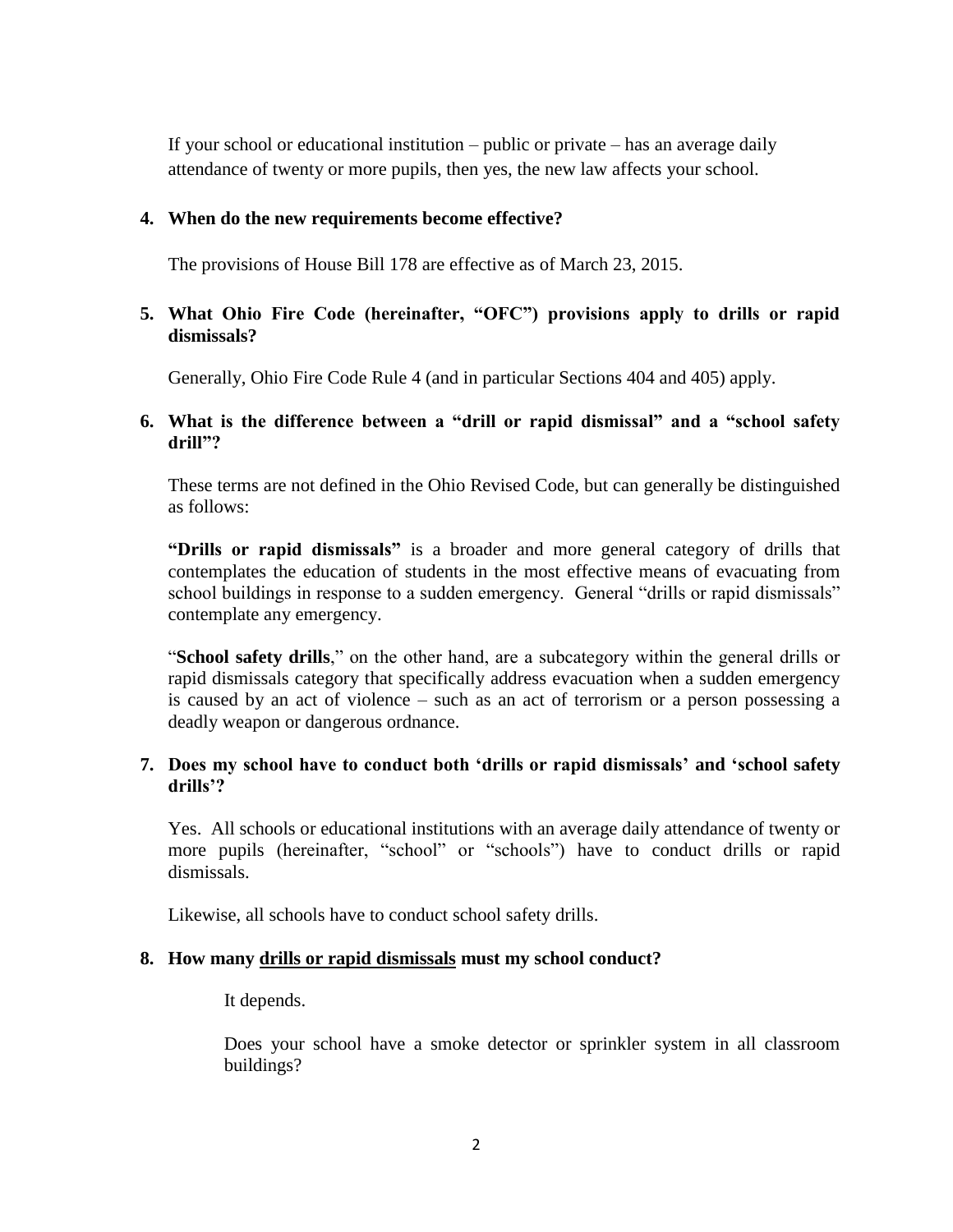If yes, your school has to conduct 6 drills or rapid dismissals during the school year.

If no, your school has to conduct  $9$  drills or rapid dismissals during the school year.

## **9. How many school safety drills does my school have to conduct?**

All schools have to conduct school 3 school safety drills during the school year. In addition, all schools are required to conduct one theoretical school safety drill.

The theoretical school safety drill is to provide instruction to school faculty and staff regarding procedures to be followed in response to a sudden emergency caused by an act of violence – such as an act of terrorism or a person possessing a deadly weapon or dangerous ordnance. The theoretical drill does not have to include student participation and can be conducted during annual training sessions schools are required to have.

# **10. Can I combine "drills or rapid dismissals" with my "school safety drills"?**

It depends. Is your school required to have 6 drills or rapid dismissals or 9 drills or rapid dismissals (see question 7, above)?

If 6, then you cannot combine the 6 required drills or rapid dismissals with the 3 required school safety drills.

If 9, then you can combine the 9 required drills or rapid dismissals with the 3 required school safety drills.

## **11. How often must I conduct drills or rapid dismissals or school safety drills?**

Monthly. Regardless of how many of each type of drill you must conduct (6 or 9 drills or rapid dismissals; or 3 three school safety drills) you must conduct at least one drill or rapid dismissal or one school safety drill during each month of the school year.

## **12. When must I conduct drills or rapid dismissals?**

# **a. When does my first drill or rapid dismissal have to be conducted?**

Within 10 days of the beginning of classes.

## **b. Can I conduct all of my drills or rapid dismissals at 11:00a.m., or at the end of the day?**

No.It is not permissible to always conduct drills at the same time of day, such as during homeroom, or at 11:10 a.m., or to always conduct rapid dismissals at the end of the day.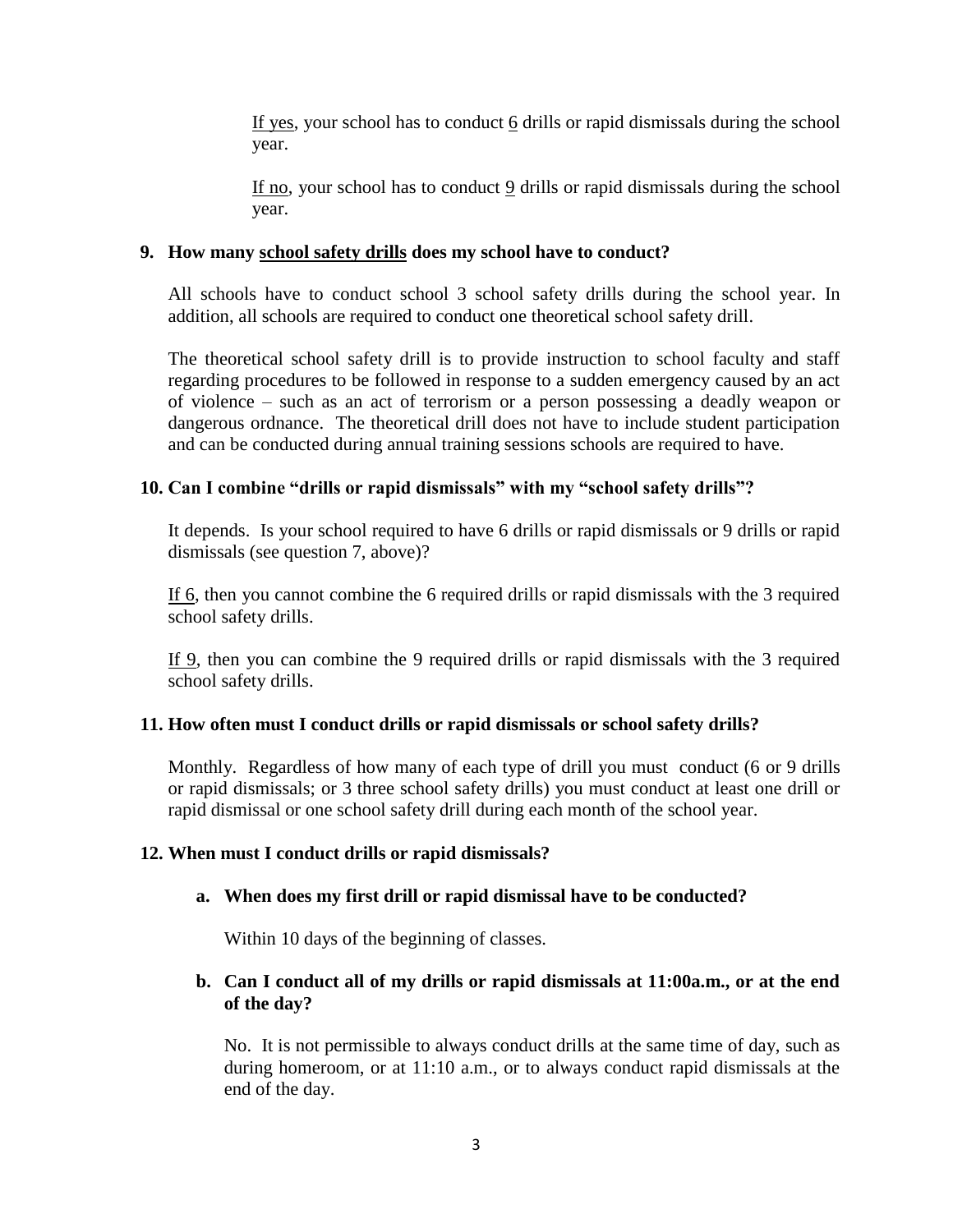In order to be compliant with the OFC, drills and rapid dismissal must be varied. This is important so that drills are not expected by building occupants, so that the unusual conditions that would occur in the event of an actual fire are simulated, and so that occupants will not be able to distinguish between drills and actual emergencies, thereby accurately reflecting preparedness for an actual emergency.

#### **13. When must I conduct school safety drills?**

There is no specific time or deadline provided in the Revised Code provisions regarding school drills that discusses when school safety drills must be conducted – as long as three such drills are conducted during the school year. However, school safety drills do have to be conducted in conjunction with the district's or school's emergency management plan adopted under Rev. Code §3313.536.

#### **14. Who is responsible for conducting drills or rapid dismissals and school safety drills?**

Principals or persons in charge (hereinafter collectively, "principal") of a school are required to conduct drills or rapid dismissals and school safety drills.

## **15. Do I have to document or keep records of drills or rapid dismissals and school safety drills that I conduct and what type of documents must I keep?**

Yes. Both *drills or rapid dismissals* and school safety drills must be documented.

Records regarding drills or rapid dismissals must contain the following information:

- a) Identity of the person conducting the drill.
- b) Date and time of the drill.
- c) Notification method used.
- d) Staff members on duty and participating.
- e) Number of occupants evacuated.
- f) Special conditions simulated.
- g) Problems encountered.
- h) Weather conditions when occupants were evacuated.
- i) Time required to accomplish complete evacuation.

Records regarding *school safety drills* must contain the following information:

- a) Date and time each school safety drill was conducted during the prior school year.
- b) Date and time each school safety drill will be conducted during the current school year.

## **16. What do I have to do with the records documenting the drills or rapid dismissals or school safety drills that I have conducted and when?**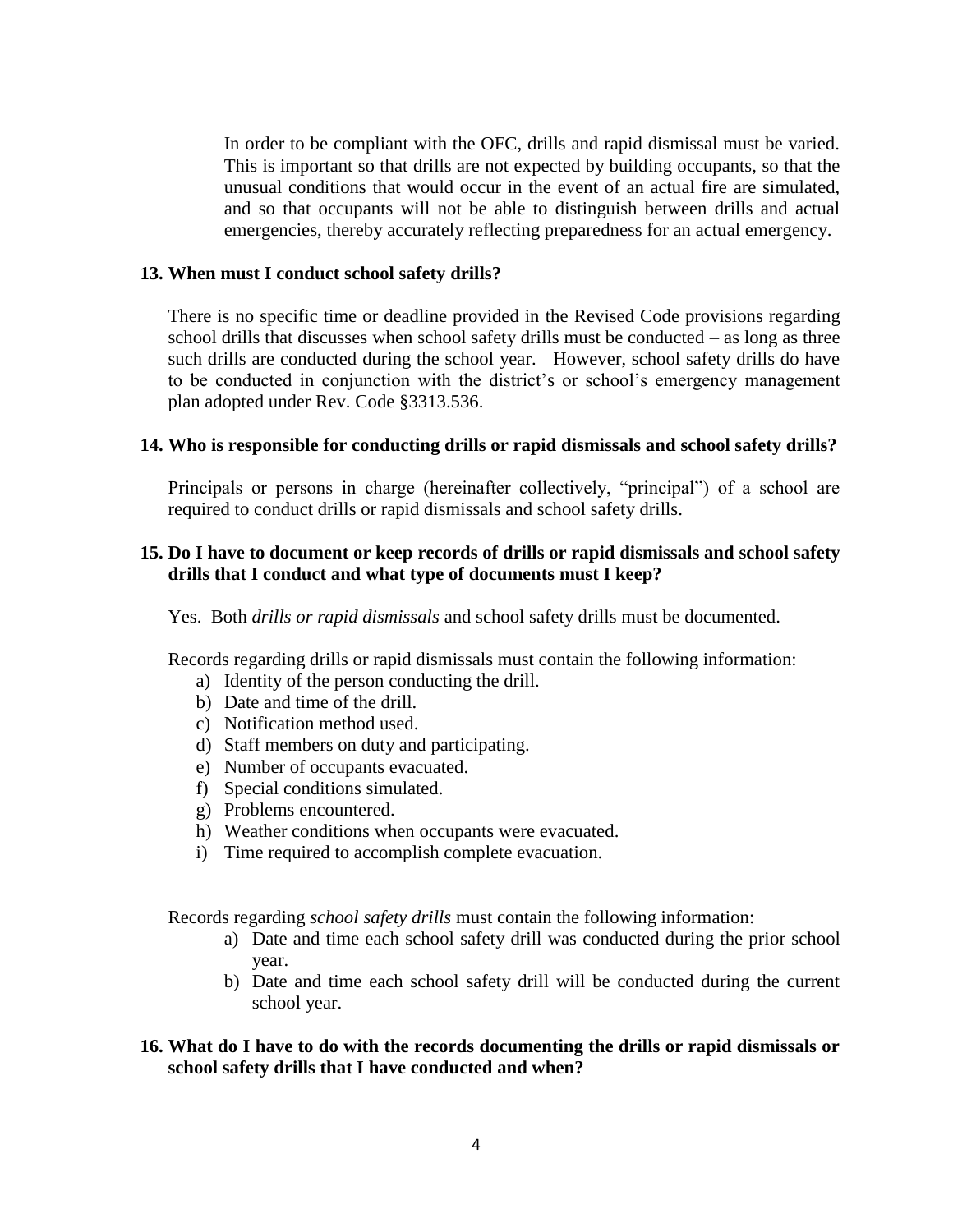A copy of the records regarding *drills or rapid dismissals* must be submitted to the state fire marshal for verification. If required by the fire code official, the records must also be submitted to the firefighting agency having jurisdiction that conducts inspections of the school. The records must be submitted a the middle point of the school year and again at the end of the school year.

Written certification of the date and time *school safety drills* are going to be conducted during the school year and of the date and time school safety drills were conducted during the prior school year must be provided to appropriate law enforcement. The written certification must be submitted to appropriate law enforcement no later than December 5 of each year.

Appropriate law enforcement official is the police chief or other similar chief law enforcement officer of the municipal corporation, township, or township or joint police district in which the school or institution is located, or, in the absence of any such person, the county sheriff of the county in which the school or institution is located.

## **17. What happens if a principal does not conduct the required drills or rapid dismissals?**

The fire marshal or his designee shall issue a warning letter to the person in violation (i.e., the person who failed to conduct the drills or rapid dismissals). The warning letter will set forth a time in which the failure must be corrected. If the violation is not corrected by the time set forth in the letter (i.e., if the drill or rapid dismissal is not conducted by the time set forth in the warning letter) the person who failed to conduct the drill will be fined \$1,000.00.

## **18. What happens if a principal does not conduct the required school safety drills?**

If the principal or person in charge does not provide the written certification regarding the required school safety drills, the appropriate law enforcement official will issue a warning letter to the person in violation. The warning letter will require that the person correct the violation by conducting the school safety drill within 30 days of the date the warning letter is issued. Within 40 days of the date the warning letter is issued, the person shall provide written certification of the date and time the school safety drill(s) was conducted. The certification must also include the date and time each remaining school safety drill will be conducted during the current year. Any person who fails to correct violations by the date indicated in a warning letter issued by appropriate law enforcement will be fined \$1,000.00.

## **19. Do I have to have law enforcement present when I conduct the required drills or rapid dismissals or school safety drills?**

There is no provision in Rev. Code § 3737.73 that requires law enforcement to be present when drills or rapid dismissals are conducted.